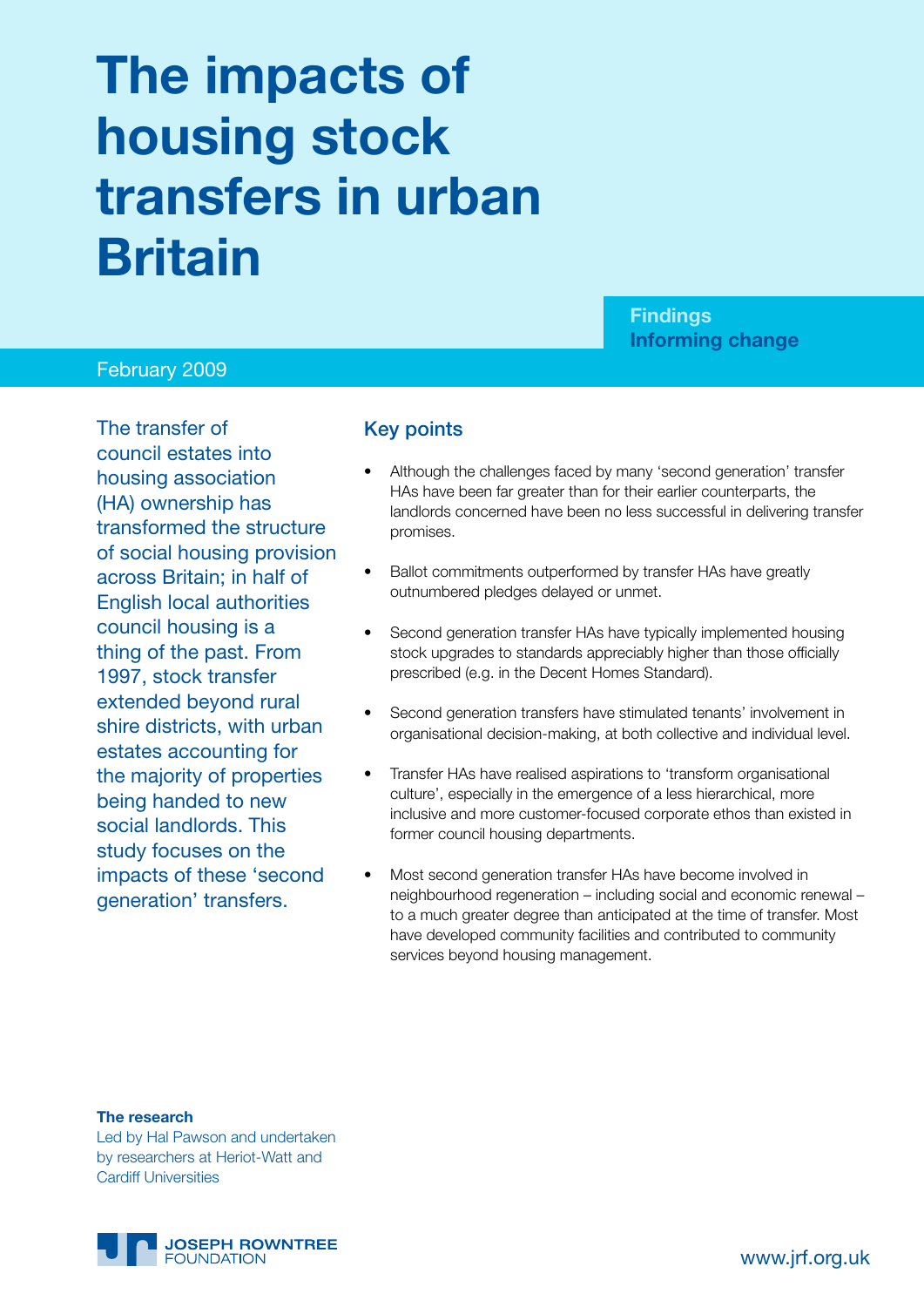# **Background**

Over the two decades 1988-2008, the transfer of council estates into housing association (HA) ownership has transformed the structure of social housing provision across Britain. With more than 1.3 million council homes transferred into HA ownership in that period, housing associations stand poised to become the majority social housing provider at the national level. By 2008, council housing was a thing of the past in half of all English local authority areas.

## Figure 1: Second generation stock transfers: delivery of transfer promises



Source: Postal Survey

The decade from 1997 saw stock transfer extend beyond relatively affluent rural shire districts, with urban estates – many highly deprived – accounting for the majority of properties concerned. Most such transfers aimed to address dilapidated property condition, halt neighbourhood decline, and sometimes remedy a legacy of mediocre housing management. Virtually all HAs assuming ownership of former council stock have been newly created social landlords initially staffed largely by former council employees. For these new landlords, the circumstances of post-1997 transfers presented greater challenges than for most of their earlier counterparts, and in contrast to earlier transfers many required explicit public funding.

This study has termed these post-1997 transactions 'second generation' transfers. Using secondary data analysis, a national survey of transfer promises and case studies of ten transfer HAs, it investigated the impacts of the transfer process, focusing on these second generation transactions.

#### Transfer promises and delivery of investment

As a rule, the ballot pledges made by second generation transfer HAs were dominated by commitments to channel fresh investment into housing repair and modernisation. Promises of improved housing management, though also commonly stated, were usually of a lower order. Uniquely, a key pledge for the Glasgow HA transfer was a commitment to progress 'second-stage transfers' – handing over packages of housing to a constellation of community-based landlords. However, reflecting city council awareness that this would require additional funds, the language of this official commitment was highly qualified.

In their own estimation, transfer HAs have been highly successful in meeting their ballot commitments, especially on catch-up repairs and modernisation (see Figure 1). For transfer promises across the board, instances of commitments being reportedly exceeded greatly outnumber those undelivered or held up.

Since 1988, transfer promises on property repairs and modernisation have been facilitated by funding totalling £24bn in England alone. Almost £20bn of this (including nearly £5bn of public funding) relates to 1998-2008. Generally, urban transfers have been substantially more costly than their non-urban counterparts, reflecting typically poorer stock condition at transfer. However, transfer HAs have tended to apply modernisation specifications superior to officially prescribed standards; 45 per cent have reportedly implemented local upgrade standards 'much higher' than the English 'Decent Homes Standard' or its Scottish and Welsh equivalents. Many transfer HAs have also generated procurement and other efficiency savings and ploughed them into enhanced modernisation specifications or originally unplanned works (e.g. environmental improvements).

### Evolution of transfer business plans

The economic and housing market context for second generation stock transfers had mixed implications for the newly created housing associations concerned. Although many transfer HAs set up before 2004 benefited from falling interest rates through refinancing, the period covered by this study was also characterised by rapidly rising construction tender prices. In the decade to 2006,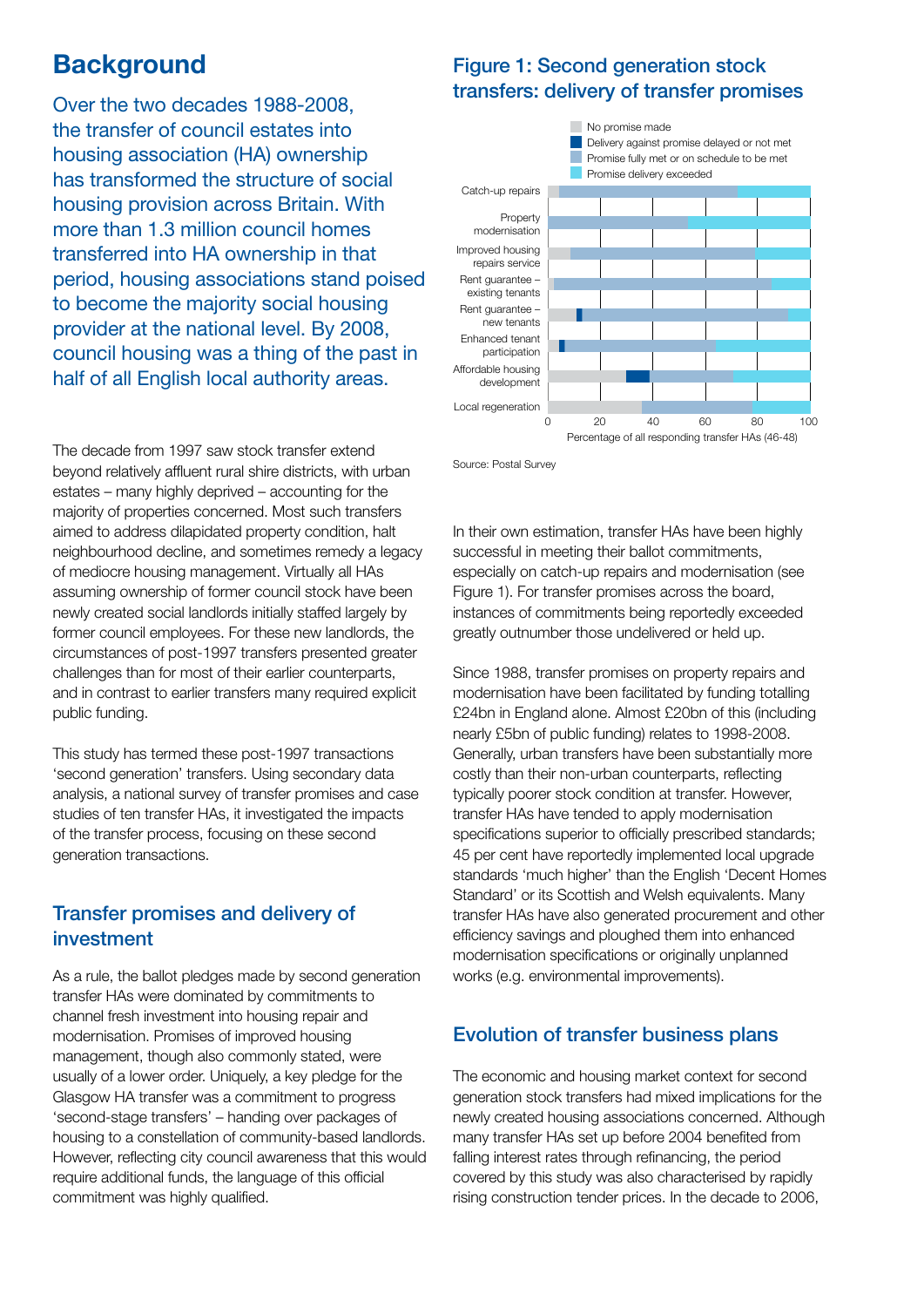the tender price index for rehabilitation rose at three times the rate of retail prices.

Two-thirds of urban transfer HAs considered their original business plans to have been 'underfunded', compared with 36 per cent of second generation HAs involved in non-urban transfers. Typically, this was attributed to defective stock condition surveys. Exceptionally, Glasgow HA's 'underfunding' related to new-build development and, particularly, to the costs of second-stage transfers.

In reshaping business plans to accommodate higher than expected costs and/or income below that planned, the most commonly used approaches have been to sell assets and economise on staffing costs. A few landlords have resorted to reducing works specifications.

#### Governance and empowerment of tenants

The tendency to make transfers to newly established HAs, using a 'local housing company' model, continued during the second generation phase of the transfer programme. However, these HAs often considered wider constitutional changes towards the end of their 'transfer promises period' (typically five years). Innovations introduced at this stage might be inspired by aspirations to 'diversify the business'. Similarly, internal restructuring as 'promises periods' expire is resulting in some of these transfer landlords becoming subsidiary bodies within larger groups.

Transfer has provided a substantial stimulus to tenants' involvement, collectively and individually. The range of mechanisms developed by second generation transfer landlords to facilitate residents' influence on organisational governance and decision-making has been substantially wider than that existing prior to transfer. Likewise, the priority accorded to tenants' views has been significantly greater. Nevertheless, there is no survey evidence to support the belief that the broad mass of urban transfer HA tenants see their landlords as particularly open to residents' influence.

### Organisational culture and management

Unlike first generation transfer HAs in market towns, suburban and rural areas, post-1997 transfer landlords in urban settings recognised the overhaul of organisational culture as a high priority objective from the start. Key aspirations included securing widespread staff commitment to HA goals, developing a more responsible and motivated workforce, and promoting a more business-aware, customer-focused ethos.

Junior staff generally confirmed that senior managers were more visible, accessible and approachable in second generation transfer HAs than in corresponding pre-transfer housing departments. Most of the new organisations have striven for a more inclusive, bottomup culture that prioritises workforce consultation and encourages creativity by individual staff members. Inspiring managerial leadership tends to play a much more significant role in transfer HAs than in local authority housing departments.

As well as enhancing tenants' influence on organisational governance, for many senior managers in transfer HAs a critical aspiration on culture change has been a more customer-focused ethos. For the case study HAs, organisational practices seen as demonstrating this change included the introduction of repairs by appointment, extended office opening hours and choicebased lettings. While trade union membership rates have fallen slightly, union representatives were often closely involved in organisational decision-making and seen as trusted partners by transfer HA senior managers.

Transfer HA staff generally saw the new model of provision as having impacted positively on housing management services and on their working environment. In only one case study (of ten) was the overall message significantly more problematic. Staff generally perceived transfer HAs as more business-like, less political and more sensitive to commercial considerations. In general, workforce morale appeared to be relatively high, suggesting improved job satisfaction and motivation. There were signs, however, that this could be undermined by uncertainties around the end of the promises period, when organisations often faced the possibility of major restructuring.

### Housing management

Statistical evidence shows strong performance improvement by second generation transfer HAs. Audit Commission inspection scores have highlighted post-1997 urban transfer landlords as among the highest-performing organisations in the sector. Among associations assessed by the Commission in the four years to 2007/08, 54 per cent were classed 'good or excellent'. Only 31 per cent of 'traditional' associations were similarly judged. In analysing their reforms of dayto-day service delivery, transfer HAs tended to highlight four key themes: a more customer-focused approach, a growing interest in neighbourhood management, a trend towards greater functional specialisation (e.g. designated rent arrears staff), and a 'more active' style of management.